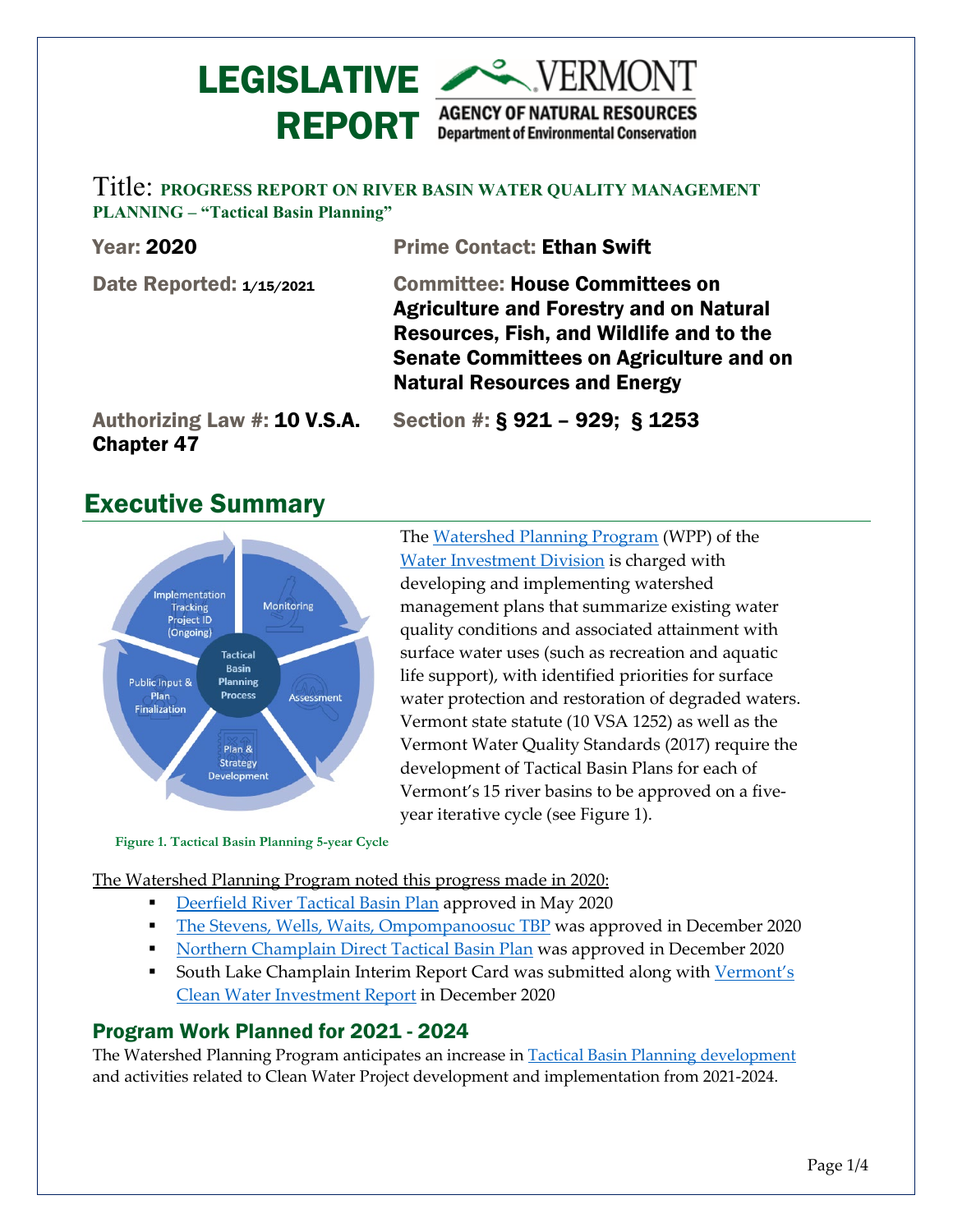

## Watershed Accounting and Target Setting

Tactical Basin Plans identify clean water goals and the strategies necessary to identify, develop and implement projects to meet these targets. These projects are catalogued in an onlin[e Watershed Projects Database,](https://anrweb.vt.gov/DEC/CleanWaterDashboard/WPDSearch.aspx) which is continuously updated. Tactical Basin Planning is integral to identifying priority projects to achieve clean water targets described in clean water restoration plans, known as Total Maximum Daily Loads (TMDLs), the Vermont Clean Water Act of 2015, and the [Clean Water Service Delivery Act \(76\) of 2019.](https://dec.vermont.gov/water-investment/statues-rules-policies/act-76)

Act 76 of 2019 establishes a "clean water" project delivery framework to support Vermont's water quality goals in establishing interim phosphorus reduction targets to meet the Champlain and Memphremagog TMDLs, as well as to secure long-term funding source that is required to meet non-regulatory targets through the establishment of Clean Water Service Providers (CWSP). To both establish TMDL-related phosphorus reduction goals and to meet the non-regulatory natural resource restoration targets, WPP assigns a portion of each landuse sector load allocation (i.e., stormwater, agriculture etc.) of the pollutant reduction for each major river basin to the CWSP assigned to that basin. CWSPs are responsible for partnering with Basin Water Quality Councils to identify, implement, operate, and maintain nonregulatory projects to meet non-regulatory phosphorus reduction targets. Non-regulatory projects may include river, floodplain and wetland restoration as well as forestry and agricultural Best Management Practices (BMPs) and [Green Stormwater Infrastructure.](https://dec.vermont.gov/water-investment/cwi/solutions/developed-lands/green-infrastructure)

Act 76 requires a formulaic allocation of grant funding for non-regulatory projects in the Lake Champlain and Lake Memphremagog basins. The "Water Quality Restoration Formula" grants will be based on interim phosphorus reduction targets and a standardized cost per unit of phosphorus reduced, consistent with "pay for performance" models. In order to develop interim targets, WPP will use a BMP accounting process to estimate potential phosphorus reductions from regulatory permit programs (e.g., the Municipal Roads General Permit); any remaining phosphorus reduction targets will be assigned to the CWSPs in each of the six Champlain Basins and Lake Memphremagog. These targets will be established for multiple TMDL land use sectors (e.g., developed lands – roads allocation) at a sub-watershed, or HUC-12, scale. In 2021, the focus will be primarily on the Missisquoi and Lamoille river basins and will then shift to the other Champlain basins and Memphremagog basin in 2022.

Tactical Basin Plans incorporate data visualization tools (Figure 2) that provid[e interactive](https://app.powerbigov.us/view?r=eyJrIjoiNDIwMmU5OTctN2E3NS00NDZhLWIwYWYtM2M3OGMxNWM2MmZlIiwidCI6IjIwYjQ5MzNiLWJhYWQtNDMzYy05YzAyLTcwZWRjYzc1NTljNiJ9)  [dashboards](https://app.powerbigov.us/view?r=eyJrIjoiNDIwMmU5OTctN2E3NS00NDZhLWIwYWYtM2M3OGMxNWM2MmZlIiwidCI6IjIwYjQ5MzNiLWJhYWQtNDMzYy05YzAyLTcwZWRjYzc1NTljNiJ9) to allow users to navigate through land use sectors (on the sub-basin scale) in order to track management actions intended to reduce phosphorus loading to Lake Champlain. In addition to assessing progress towards meeting phosphorus reduction goals, TBPs identify sub-basins and appropriate BMP implementation that would achieve highest pollution reductions. DEC Watershed Planners and partners meet periodically to review dashboard information to review and revise TBP strategies that direct technical and financial resources to accelerate implementation efforts for priority sub-basins.

*Agency of Natural Resources, Department of Environmental Conservation Page 2/4*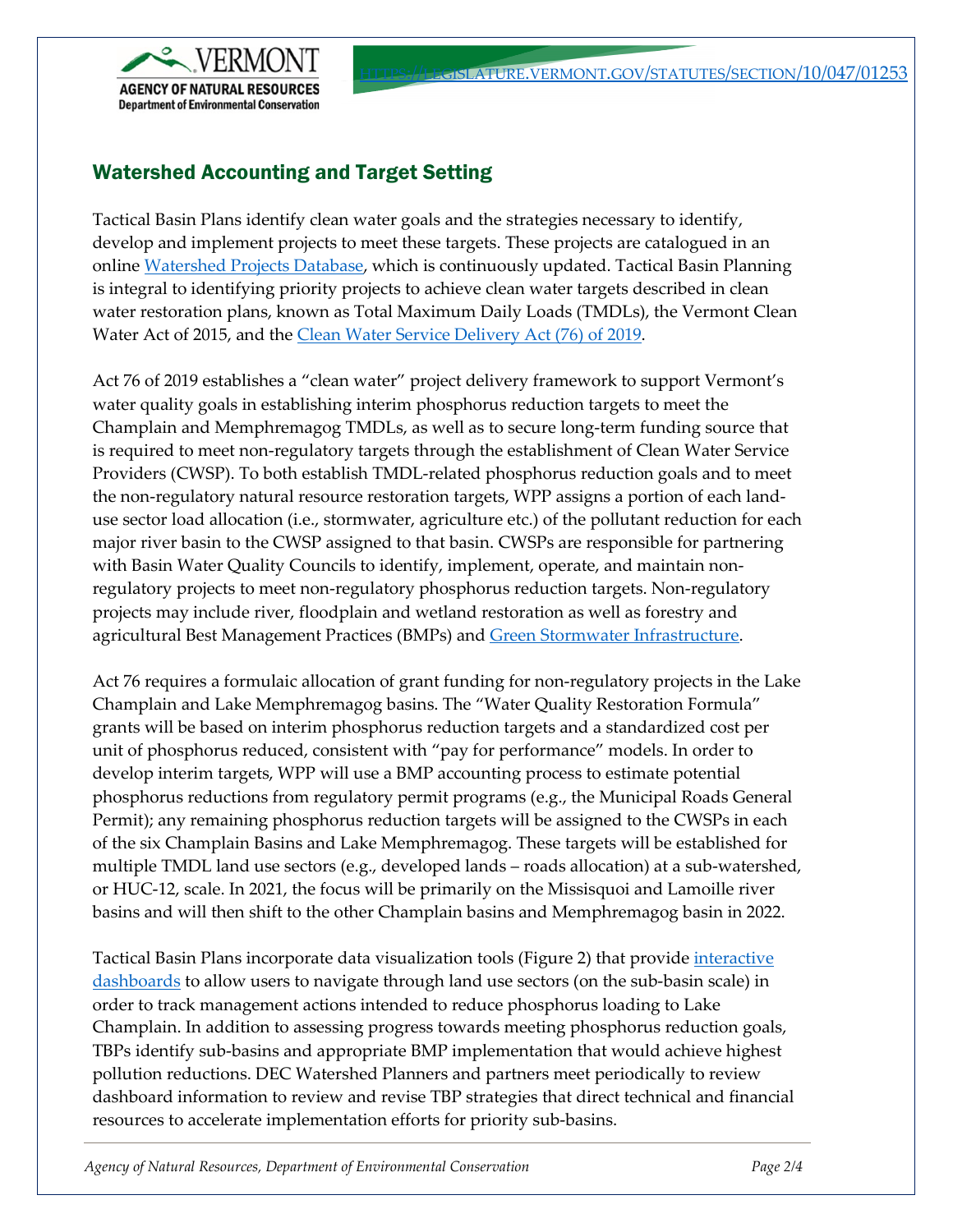These interactive dashboards may also be used report on progress on the effectiveness of regulatory programs to implement required BMPs and where additional resources may be needed to meet phosphorus reduction goals. Act 76 requires that VTDEC determine regulatory reductions and then set the non-regulatory targets to meet any gaps analysis to facilitate accelerate pollutant load reduction. The following is a snapshot of the interactive dashboard:



**Figure 2. Estimated total phosphorus loading (mean TP (kg per year) TMDL Baseline) from agricultural land use at sub-basin scale for the Northern Lake Champlain Basin (Basin 5) – see [North Lake Basin Power BI Report](https://app.powerbigov.us/view?r=eyJrIjoiNDIwMmU5OTctN2E3NS00NDZhLWIwYWYtM2M3OGMxNWM2MmZlIiwidCI6IjIwYjQ5MzNiLWJhYWQtNDMzYy05YzAyLTcwZWRjYzc1NTljNiJ9)**

## **Discussion**

AGENCY OF NATURAL RE

**Department of Environmental Conservation** 

Tactical basin plans (TBP) are strategic guidebooks that identify and prioritize "clean water" projects that both protect or restore surface waters and specify resources and funding to accomplish these actions. Tactical Basin Plans integrate priority issues and actions from River Corridor Plans, Stormwater Master Plans, Road Erosion Inventories, and other sector-based assessments. These plans integrate watershed modeling, water quality monitoring, sector-specific pollution source assessments, and stakeholder input to focus geographically explicit actions necessary to protect, maintain, enhance, and restore surface waters. These efforts are implemented through a combination of Clean Water Initiative funding, partner support, internal agency support, and public rulemaking processes.

Tactical basin planning is carried out by the Water Investment Division (WID) in collaboration with the Watershed Management Division (WSMD) and in coordination with other state agencies, statutory partners and watershed stakeholders. TBPs are integral to meeting a broad array of both state and